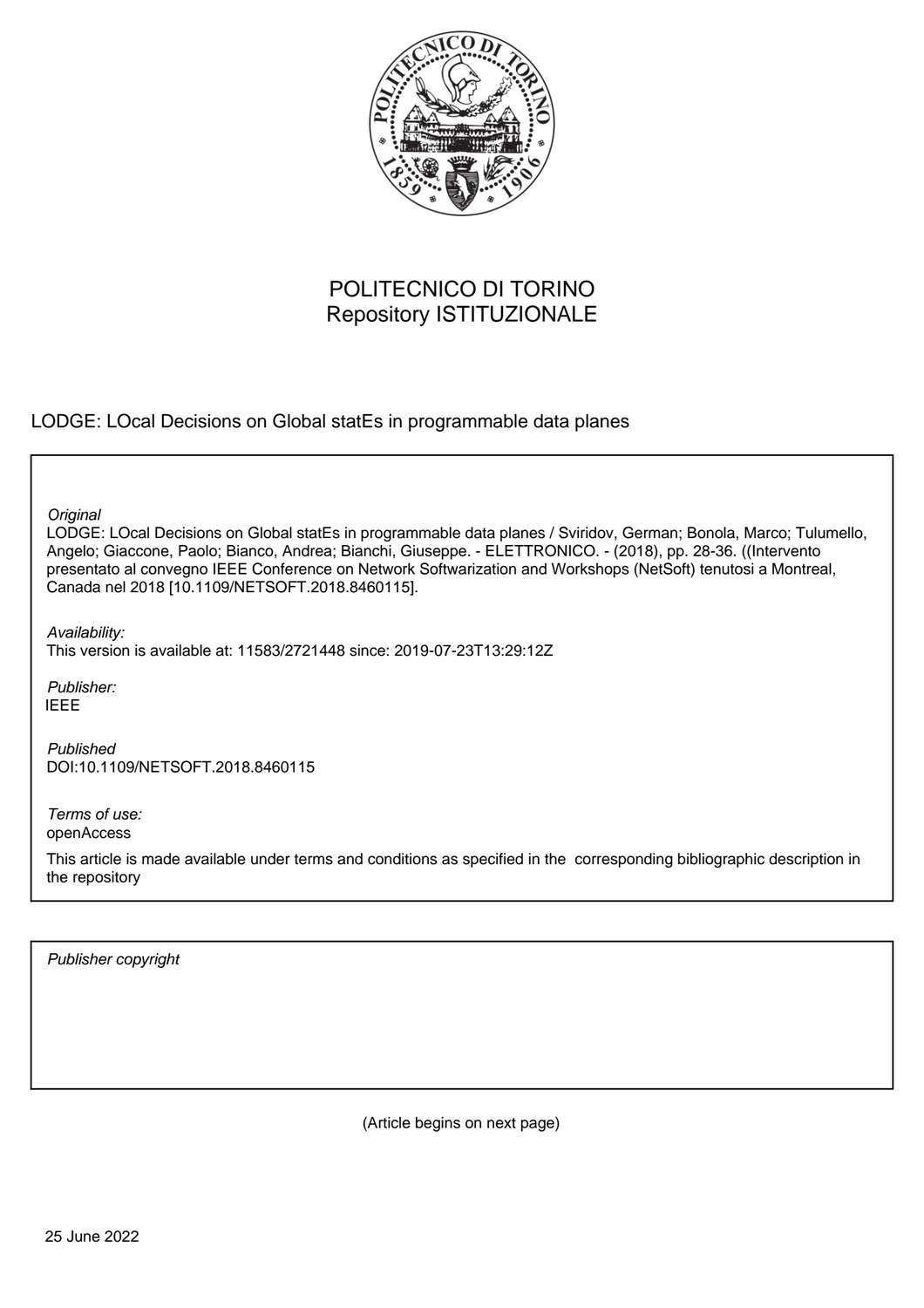# LODGE: LOcal Decisions on Global statEs in programmable data planes

German Sviridov\*, Marco Bonola<sup>†</sup>, Angelo Tulumello<sup>†</sup>, Paolo Giaccone\*, Andrea Bianco\*, Giuseppe Bianchi<sup>†</sup> <sup>∗</sup> Politecnico di Torino, Torino, Italy

†University of Rome Tor Vergata, Rome, Italy

*Abstract*—In stateful Software Defined Network (SDN) data planes, network switches hold some local flow-related states thanks to which they are able to perform decisions by locally executing simple algorithms. While stateful data planes provide better reactiveness in respect to vanilla SDN, states are still bounded to single switches which represents a significant restraint for network-wide applications.

To deal with the current limitations of stateful data planes we introduce and provide design guidelines for LODGE, a model according to which distributed network applications are able to make local decisions at each switche based on some global variables shared across other switches. We describe the implementation of LODGE with a basic application providing support for the detection of Distributed Denial of Service (DDoS) attack in a scenario of stateful data planes involving P4 and Open Packet Processor (OPP) enabled switches. We validate the two implementations in a small emulated testbed and we show the beneficial effects on the reduction of the total network traffic.

## I. INTRODUCTION

Programmable *stateful* data planes offer an additional level of programmability with respect to the traditional Software Defined Networking (SDN) paradigm. Indeed, OpenFlow, the most widely known protocol for SDN, is stateless at switch level and keeps all the network states in the controller.

Stateful SDN enables the possibility of embedding network applications in the form of elementary states directly inside the forwarding devices, thus allowing them to take local decisions. This approach greatly improves the reactivity for the vast majority of network applications by removing latency overhead previously caused by the interaction with the controller. Recent proposals for stateful SDN have been assuming unique states' location in the network which inevitably leads to: (1) scalability restraints in case of network applications with a global scope; (2) risk of failures that can jeopardize the integrity of the state variable.

With LODGE, LOcal Decisions on Global statEs, we grant the possibility of defining multiple replicas of the same state across different switches, thus providing support for networkwide applications without incurring into drawbacks of classical approaches. Indeed, LODGE prevents losses of state variables in case of isolated faults and at the same time provides better resource utilization by allowing load balancing among different replicas of the same state. Coherently with classical approaches, in LODGE decisions are still *local* to each switch but they are based on a *global* information which is evaluated

by combining the state values of all replicas. In order to provide line-rate reaction times, we define and implement a replication scheme that maintains continuous synchronization of all replicas, allowing to evaluate the global information locally at each switch at any given time.

In our work we consider two different architectures for stateful switches, namely P4 [1] and Open Packet Processor (OPP) [2]. In this context, we provide the following main contributions:

- we propose the state replication in stateful SDN and discuss the main design issues;
- we describe the implementation of an application targeting the detection of a Distributed Denial of Service (DDoSD) attack, through P4 and OPP, leveraging LODGE;
- we experimentally show the beneficial effect of adopting multiple replicas of the states on reducing the total network traffic.

The paper is organized as follows. Sec. II contains an overview of the stateful approaches and introduces P4 and OPP. In Sec. III we discuss the related works. Sec. IV contains the design challenges related to state replication, which are then experimentally validated in Sec. V through a DDoSD application. Finally, we draw our conclusions in Sec. VI.

#### II. STATEFUL APPROACHES FOR SDN

In stateful data planes switches are provided with the possibility of taking local decisions based on internal states without any interaction with the SDN controller. This enhancement enables a wider level of programmability of the network with respect to standard SDN paradigms such as the ones based on OpenFlow. For the purpose of this work we consider two recent proposals for stateful SDN: P4 and OPP.

P4 [1] is a novel data plane programming language which aims to achieve both target and protocol independence, in-field reprogrammability while providing also stateful operations thanks to the presence of persistent memories. Similarly to OpenFlow, P4 exploits a match-action pipeline, thus allowing to define multiple packet processing stages. Consequently the language specifications are designed to allow fast and efficient translation of the programmer-defined features in match-action rules, in order to guarantee low computational overhead and line-rate processing speed. P4 is protocol independent thanks to the presence of a programmable parser and deparser placed at the two extremes of the packet processing pipeline. Due 978-1-5386-4633-5/18/\$31.00 © 2018 IEEE to the parser programmability, it is possible to define custom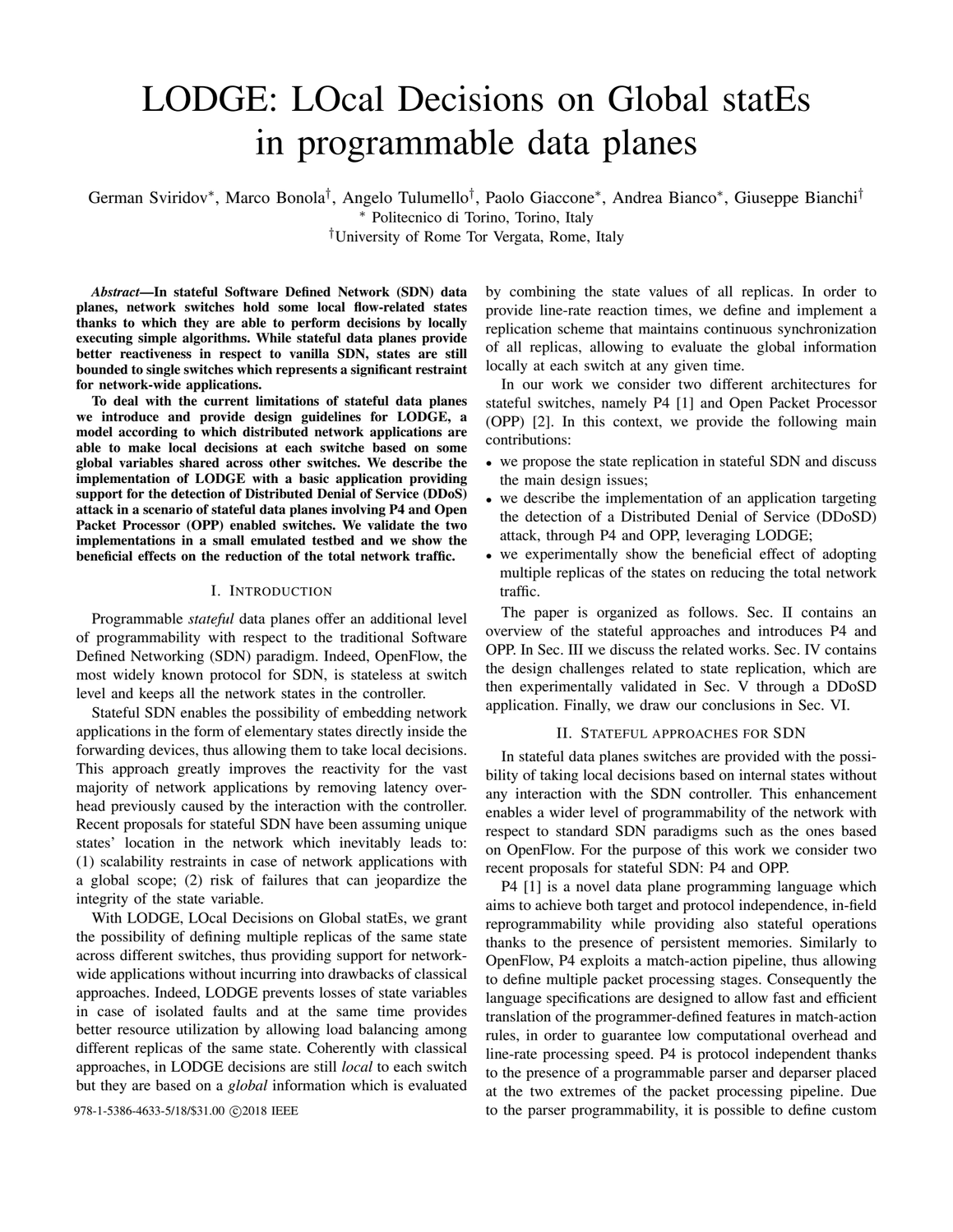

Fig. 1: Example of Open Packet Processor (OPP) pipeline

protocol headers or even extend the parsing/deparsing actions to the packets' payload.

Open Packet Processor (OPP) [2] is a stateful data plane abstraction that allows the definition of per-flow eXtended Finite State Machine (XFSM) directly in the data plane. An OPP pipeline consists of a configurable set of stateful and stateless stages, as shown in the example of Fig. 1. A stateless stage can be seen as a standard OpenFlow/P4 match/action table. A stateful stage instead provides the ability to associate a state shared among all the packets of the same flow, which can be dynamically modified by the data plane itself.

An OPP stage processes each received packet by performing the following operations. First, the packet is associated to a flow key by combining an arbitrary and user configurable set of header fields. The flow key is then used to query a state table and retrieve the so called *flow context*, which consists of a state label and a set of data variables. Second, a set of user-defined algebraical conditions combing the values in the flow context and in the global context is evaluated and an array of the results of such conditions is stored in the packet metadata. The packet header along with the flow context and the condition array is processed by a match/action table that, in addition to a set of packet actions, associates to the packet a new label state and a set of flow context update functions, and thus implements an Extended Finite Set Machine (EFSM).

## III. RELATED WORK

SNAP [3] is a novel network programming abstraction, which allows to define quite complex network applications for stateful SDN and solves the problem of how to optimally place the states across the network switches, taking into account the dependency between states and the traffic flows. By design, SNAP is limited to just one replica of each state within the network. LODGE, instead, enables multiple replicas of the state, extending the single replica approach in SNAP.

The most relevant work to the state replication in stateful data planes is Swing State [4], which introduces a mechanism providing state migrations entirely in the data plane but, similarly to SNAP, assumes only one state that is on demand migrated across the network.

Regarding the implementation of stateful SDN, Open-State [5] proposed a minimal architectural extension to the Openflow data plane and control plane to identify the flow to which a packet belongs to and to retrieve/update the associated state. Open Packet Processor (OPP) [2] extended OpenState by adding additional features that allow the executions of Extended Finite State Machines (EFSM) directly in the data plane. FAST [1] proposes a switch chip implementation based on the Reconfigurable Match Tables (RMT) model that permits, even if with some limitations indicated by the same authors, to manipulate some state within its pipeline. Finally, Domino/Banzai [6] proposes both a domain specific language and a data plane architecture for designing and implementing line-rate stateful processing. To read/write states, a set of specialized stateful processing instructions are executed within the switch pipeline.

NetPaxos [7] provides application layer acceleration for Paxos protocol by offloading parts of it to the network. Differently from NetPaxos, our work focuses on providing a mean for line-rate state replication directly in the dataplane.

#### IV. LODGE DESIGN AND CHALLENGES

Assume that  $S$  is the number of states replicated in  $C$  copies in each of  $N$  switches in a network. The overhead of LODGE in terms of per-switch memory occupancy grows as  $O(SC)$ . The actual amount of memory depends on the adopted data structure.

The implementation of the state replication system needed for LODGE presents numerous design challenges that depend on the employed hardware architecture and on the considered programming model.

## *A. Consistency requirements*

Consistency among replicas belonging to the same global state is required in order to guarantee correct functionality of the network application. The CAP theorem [8] states that for a replication scheme out of Consistency, Availability and Partition tolerance only two properties can be picked at the same time. Considering that network failures may occur, partition tolerance cannot be left out of the design of our replication algorithm, leaving us with two main reference models:

- *Strong Consistency*. This model privileges consistency over availability, meaning that a read operation on any nonfaulty replica will return the most recent committed value (same for all replicas) or an error. This property is achieved at the cost of reduced availability due to the requirement of multiple interactions between replicas and is based on complex consensus algorithms [9], [10].
- *Eventual Consistency*. This model privileges availability and results in instantaneous operations on all replicas with a considerably reduced protocol complexity. Although it introduces transient inconsistencies this inconsistency can be seen as an error in the value of a local replica.

The choice among the two models depends on the level of tolerance of the considered application in the presence of inconsistencies, when evaluated and updated in a distributed fashion. Many distributed applications, as the one considered in the following, require small packet processing latencies, thus high availability when state changes occur. Furthermore, they remain robust even in the presence of a (bounded) error for the current value of a local state. Due to the necessity of having latency guarantees, in the following we will consider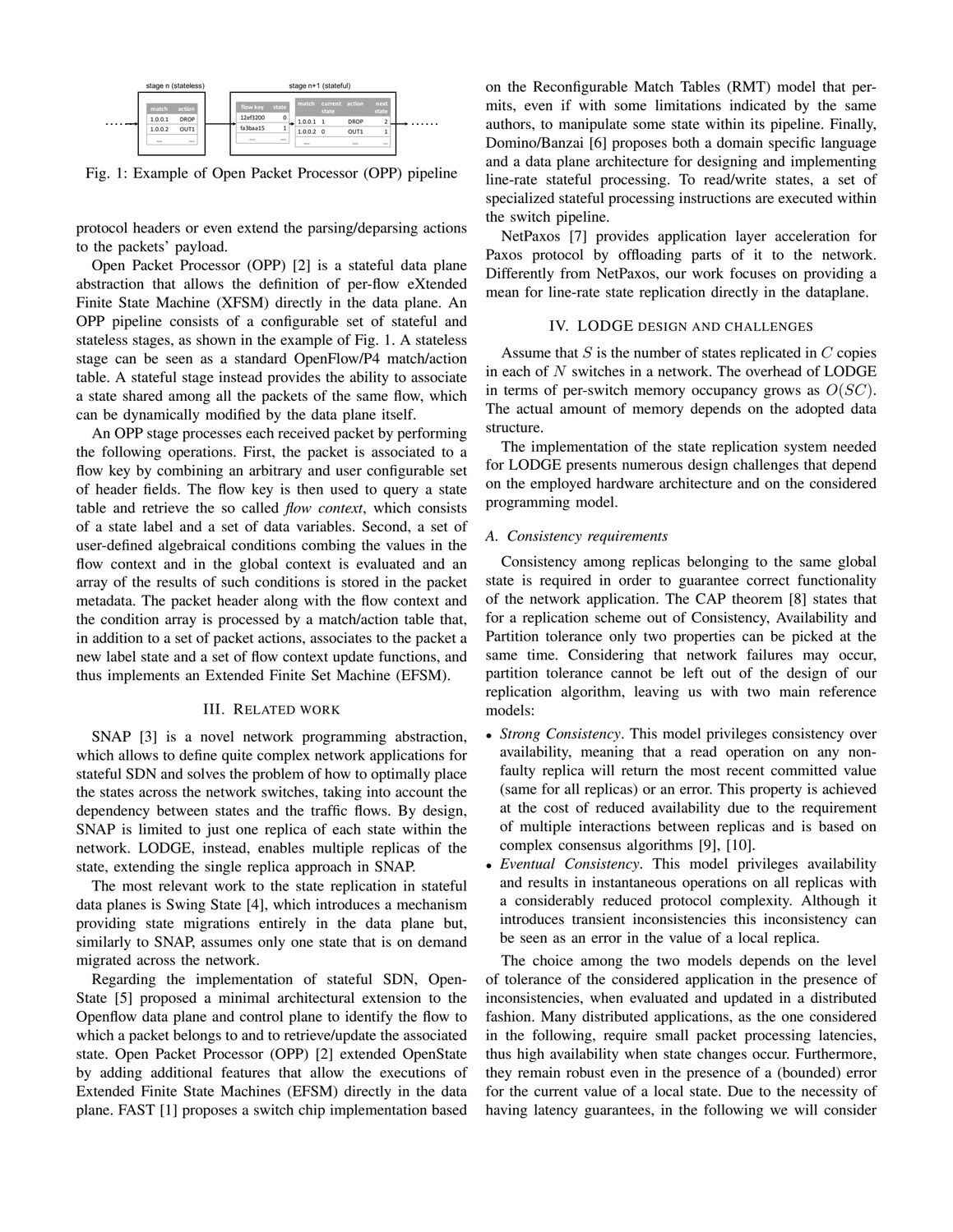specifically the implementation of an eventual consistency model for the design of a state replication scheme.

# *B. Synchronization traffic generation*

In order to provide state synchronization, the switch must generate ex-novo update packets and this is currently not supported in available hardware architectures. Depending on the actual architecture we foresee three different scenarios in order to achieve this goal:

*1) Self-triggered updates:* The generation of an update packet is triggered periodically by the internal clock of the switch. This capability is typically not available in highperformance switches, since a new packet should be inserted in the internal hardware pipeline, introducing a performance degradation. Indeed, this approach is not available neither in P4 or OPP.

*2) Controller-triggered updates:* The generation is triggered by the controller. In the case of periodic updates, the controller sends periodic trigger messages that are processed at the switch, and modified to generate the update packets. However the required control bandwidth from the controller to each switch can grow large for small update periods and at the same time the controller is loaded with an additional task, impairing its scalability. Moreover the actual trigger arrival time highly depends on the instantaneous latency from the controller to the switch and thus this approach allows to control only the average trigger arrival time, whenever the network conditions are stationary.

*3) Traffic-triggered updates:* The update packet generation is triggered directly by the data packet reception at the switch. This allows to self-adapt the amount of generated synchronization traffic based on a temporal window comparable with the states' evolution rate which in turn is proportional to the rate of new incoming packets. We consider two possible approaches to tune the synchronization rate, both based on simple internal states available in the stateful SDN switches:

- packet period  $p$ . By keeping a packet counter, a new update packet is generated every  $p$  received packets. Thus the update rate is proportional to the traffic. We opt for this approach for P4, as discussed in Sec. V-A, for our DDoSD application.
- time period  $\delta$ . An update packet is generated at the first packet arrival after  $\delta$  seconds. This results in a fixed synchronization rate independent from the traffic. It is obtained as follows. After generating an update packet, the switch schedules a change of a binary state at  $\delta$  seconds in the future. Consequently, the first packet arriving after  $\delta$ seconds will trigger the generation of the update packet. This solution is adopted in our OPP implementation, as discussed in Sec. V-B.

# *C. Format for state updates.*

The update packet carries the state identifier, the state value and the identifier of the switch originating the update. We assume that all identifiers are pre-established by the controller during network instantiation. This mechanism allows to provide guarantees on the state uniqueness, it provides flexibility in term of coding the state format, and provides support for different switching architectures by imposing a common format. Since the definition of the optimal format is outside the scope of our work, we consider a naïve format with a integer value to identify the state.

# *D. Routing for update packets*

Multiple mechanisms to propagate state updates in networks have been proposed (a comprehensive survey is available in [11]) although they all assume a distributed system without a centralized knowledge of the network and its condition. In the considered SDN scenario, we can exploit the controller's knowledge to install updates' forwarding rules through a multicast distribution tree, either shared across all the states or one specific for each state. Our implementations are adopting this approach.

The overhead in terms of bandwidth needed for state replication grows as  $O(SCN)$ , which corresponds to  $O(SC)$  per node bandwidth. The exact evaluation of the bandwidth highly depends on the network topology, the states' placement and the topology adopted for the replication.

## V. DDOSD IN P4 AND OPP

We validate the effectiveness of the proposed state replication approach in a DDoSD use case. As shown in Fig. 2, we assume that a large network (e.g., an Autonomous System - AS) is connected to other networks (e.g., other ASs) through different edge routers and the attack is targetting a set of internal servers. The main idea of DDoSD is to exploit the typical temporal correlation between the variation of traffic across all the edge routers, due to the distributed nature of the attack. To solve this problem through stateful switches, the total traffic load entering the whole network and directed toward the targeted servers is defined as a *single global state* variable within the AS. This state is distributed across a set of stateful switches (SW1-SW4 in our reference topology) and can be obtained by summing the traffic measurements performed locally at each switch. Notably, DDoSD is robust to possible transient inconsistencies between the values of total traffic estimated at each switch, thus an eventual consistent model is adopted for the state consistency.

Stateful switches are programmed to perform the following tasks: (1) measure locally the data rate of TCP connections toward the server clusters; (2) generate, forward and process the synchronization traffic used to share the local measurement; (3) enforce some mitigation countermeasures if a DDoS attack is detected. Since the definition of a realistic DDoSD algorithm is a well known problem in the literature and it is completely out of the scope of this work, we employ a simple proof-ofconcept threshold-based detection scheme, which can be used as a foundation for more sophisticated DDoSD mechanisms. A DDoS attack is detected locally at each switch if  $s_G > s_{thr}$ where  $s_G$  is the global state with the total traffic traffic directed to the server clusters in the whole network, and  $s_{thr}$  is the traffic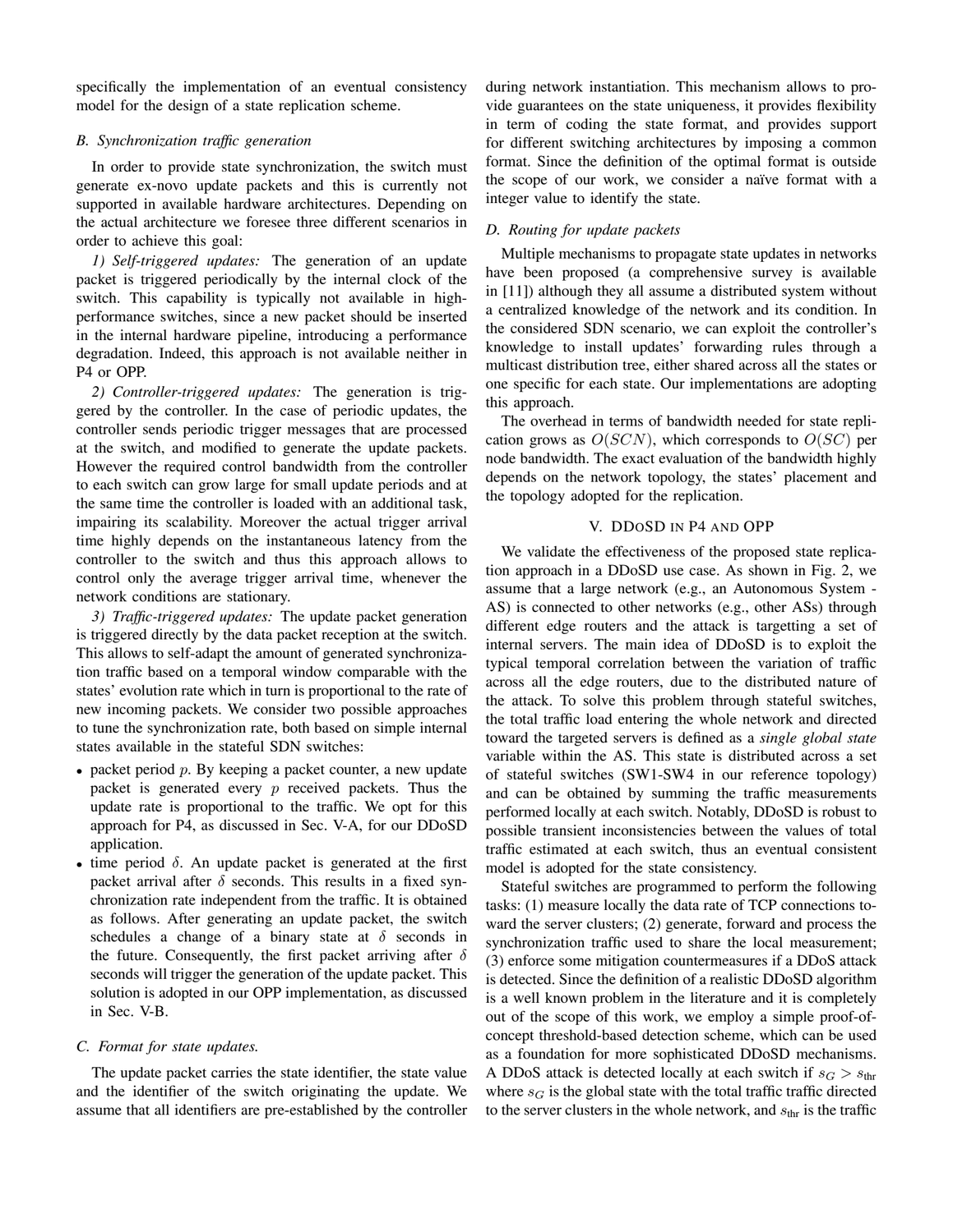

Fig. 2: Reference topology for DDoS Detection use case.

threshold above which the attack is considered as detected, whose value is determined with standard test-based statistical methods. Let  $C$  be the number of replicas of the global state.  $s_G$  is estimated at each switch by summing  $s_L$ , i.e. the corresponding local measured traffic, and all the  $C - 1$  values of  $s_R^{(i)}$ , i.e., the remotely measured traffic at the other switches, whose values are obtained through the update packets:

$$
s_G = s_L + \sum_{i=1}^{C-1} s_R^{(i)} \tag{1}
$$

Although the traffic is routed through one replica of the state, it may occur for it to traverse multiple replicas of the same state. In order to avoid double-counting in our DDoSD application, we flag the data packets once they have been counted at one of the stateful switch. In both implementations we exploit the two unused bits in the IP DSCP header in order to perform such tagging.

The considered DDoSD scheme has been implemented on top of two different programmable data plane platforms: (1) P4 version 1.0.4  $(P4_{14})$ ; (2) Open Packet Processor (OPP), as described in the following.

#### *A. P4 implementation*

Our prototype is developed and tested in a virtual environment using Mininet [12] and P4-enabled virtual switches targeting the *Simple Switch* architecture<sup>1</sup>. Notably, the language specifications do not provide any support for complex operations such as multiplications and divisions.

We assume to know the rate with a sampling window equal to  $\delta_r$  s. Let  $r_n$  be estimated rate in the time interval  $[n\delta_r,(n+1)]$  $1)\delta_r$ ). The average rate is estimated as

$$
s_L(t) = \frac{1}{w} \sum_{i=0}^{w-1} r_{n-i}, \qquad \text{for } t \in [n\delta_r, (n+1)\delta_r) \quad (2)
$$

where  $w$  is a power of 2 in order to be implemented with a basic shift operation, supported by P4. The  $w$  most recent samples of  $r_n$  are stored in a circular buffer.

We define an ad-hoc layer-3 packet format to carry the updates in a standalone Ethernet frame, to minimize the synchronization traffic overhead. The Ethernet type field is set to a currently unused one in order to allow unequivocal identification of update packets. This layer-3 packet encloses the identifier of the switch originating the update, the identifier of the state (coded with an integer value) and a variable length field containing the state updated value.

We implement traffic-triggered updates, with packet period p computed by considering only the packets destined to the target servers. This is achieved by defining an additional counter storing the number of matched packets since the last update. The  $p^{th}$  packet is then exploited in order to trigger the generation of a clone of the arrived packet. While the original packet is moved to the egress stage, the clone is processed through an additional stage that substitutes the layer-2 payload with the previously defined layer-3 packet containing the most recent value of the local replica  $s_L(t)$ .

The update distribution is performed through a spanning distribution tree, in a fashion similar to [13]. The distribution tree is shared by all the replicas and programmed by the controller during application instantiation. For each update a multicast is performing on all ports belonging to the distribution tree and the packet is dropped before being emitted if it is destined to the original arrival port. This is made possible by passing ingress port metadata to the output stage and by comparing it with the egress port metadata.

#### *B. Open Packet Processor (OPP) implementation*

The DDoSD application implemented in OPP requires a sequence of three stages: stage 0 extracts the state from update messages and detects flagged packets (to avoid double counting); stage 1 stores the state from the metadata notified by the previous table, performs monitoring and detection and generates update messages; stage 2 performs simple L3 forwarding. Stage 0 represents the stateful processing core of local and global states. The processed flows are identified by the IPv4 destination addresses of the target servers. Stage  $0$  also considers  $C$  flow data variables containing the switch's own local state  $s<sub>L</sub>$  and the  $C - 1$  remote states to compute (1). Local state  $s_L$  is computed by employing of a hardware-implemented Exponential Weighted Moving Average (EWMA) of the number of packets measured in a given preconfigured time window. Whenever an update packet is received carrying  $s_R^{(i)}$ , the global  $s_G$  is computed by (1) and compared with  $s_{thr}$ .

As for the state synchronization, an update message is triggered at every computation of the EWMA. This update message is a simple packet with IP and MPLS header where the label contains the state identifier, the state value, and the sender switch, as in the P4 implementation.

#### *C. Experimental evaluation and validation*

We implement and evaluate both P4 and OPP solutions for DDoSD. In more detail, we configure a Mininet-based emulation environment deploying the topology shown in Fig. 2, where, for the sake of simplicity, each cluster and each AS is represented by a Mininet host. To simulate the DDoS attack, we use hping3 tool to send TCP SYN requests from all ASs to all internal servers. In each experiment, during the